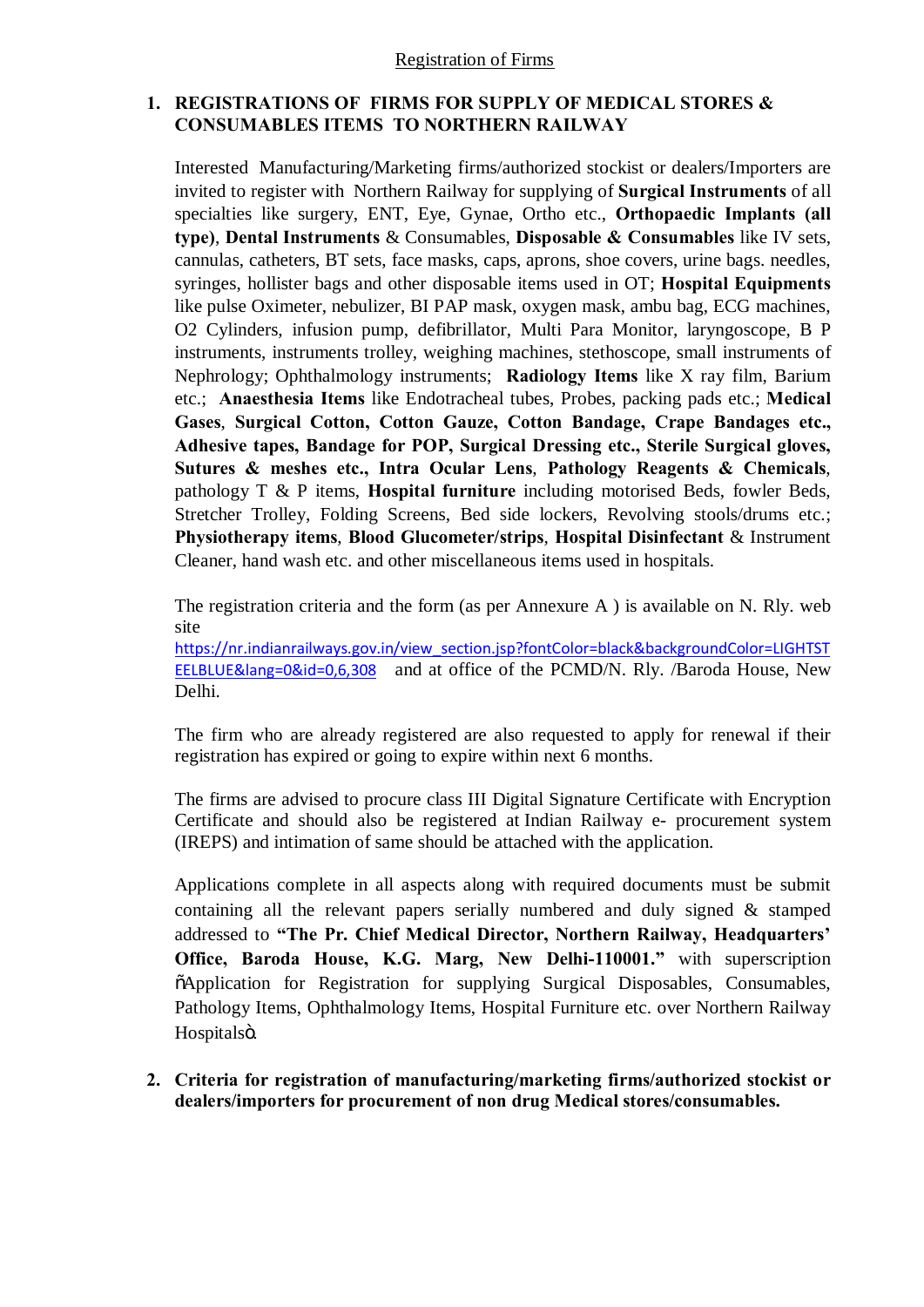## **Following procedure will be adopted for registration/renewal of registration for Part II firms as per DPP 2014 over Northern Railway.**

- 1. Request letter.
- 2. Proforma (as per Drug Procurement Policy Annexure  $\div A\phi$ ).
- 3. All documents should be signed and stamped by the authorised firm representative.
- 4. Affidavit (notary)/valid marketing standing certificate as issued by Drug authority, if any one, or certificate issued.
- 5. Valid Manufacturing certificate for manufacturer, in case of OEM $\alpha$ s.
- 6. Valid Licence:-Sell & Stock as issued by Drug authority or MSME certificate.
- 7. Minimum Turn Over certificate :-
	- (a) Supplier minimum 15 Lakh per year for domestic turnover.
	- (b) Manufacture minimum One Crore per year for domestic turnover.
- **8. Average Audited Domestic Annual Turnover of last 3 financial years (excluding any 3rd party manufacturing (Copy of audited report to be attached.)**  In last three financial years should also be included duly certified by the auditor with seal and stamp.
- 9. List of products.
- 10. Authorisation letter.
- 11. Valid Non- conviction certificate. (No punitive action taken against the firm in last 5/3 yrs as issued by Drug authority/Affidavit (notary), if any one certificate essential.
- 12. Affidavit for Rs.100/- (notary).
- 13. GST certificate.
- 14. ISO/CE (if available).
- 15. Declaration: Cartel formations.
- 16. Declaration: Certification of availability of Products in local retail market.
- 17. Registration Fee (as per Drug procurement policy) with GST@18%.
- 18. **Mandatory requirement of Registration of Imported Product:-**
- (a) Source of manufacturer of finished product with quality report (valid EC Quality certificate & US-FDA Certificate essential.)
- (b) Relation of Indian stockiest/ authorized importer with foreign companies for last 3 years. (Declaration from OEM)
- (c) Whether the same product is sold in USA or other developed countries. (Declaration from OEM)
- (d) Authorization letter by original manufacturer abroad for local agent in India.
- 19. Import Licence.

Pr. Chief Medical Director/NR

**NB:** Application along with Annexure-A should be duly signed with stamp and serially numbered, with contact details (mobile no., phone no. & e-mail id) of the authorized signatory, which can be inspected by Railway authorities.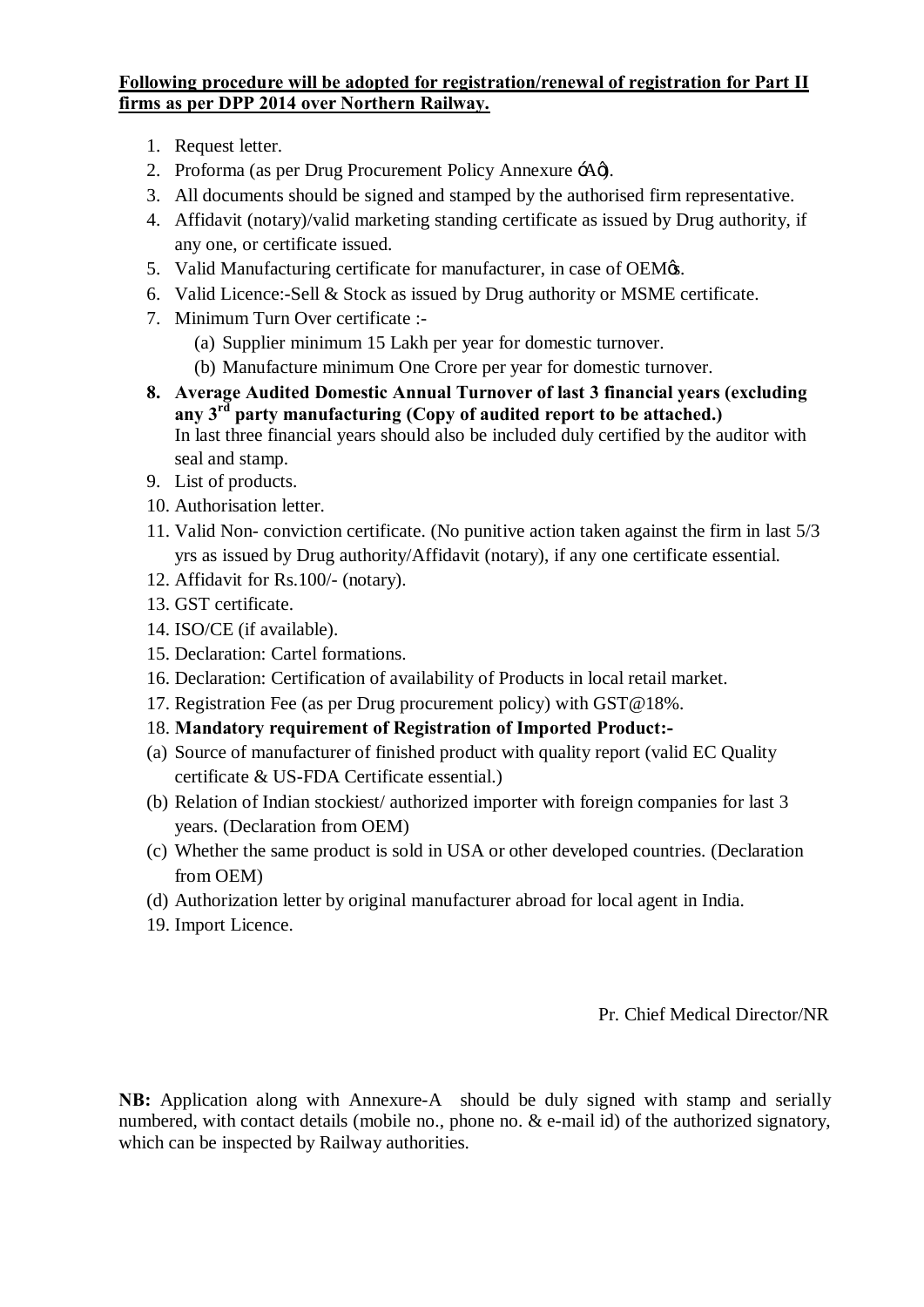## **Proforma for inspection of Firms application For Registration & renewal (Para 1.1.1 of part-I of policy)**

|              |                             | $\mathbf{u}$ and $\mathbf{u}$ and $\mathbf{v}$ part to point $\mathbf{v}$                                                       |  |
|--------------|-----------------------------|---------------------------------------------------------------------------------------------------------------------------------|--|
|              |                             | Name of the firm and detailed address (including fax, telephone no, website, e-mail,<br>Name of representative with contact no. |  |
| Sl. No       |                             | <b>List of Criteria</b>                                                                                                         |  |
| 1.           | <b>Mandatory conditions</b> |                                                                                                                                 |  |
|              |                             | a) Market standing/manufacturing certificate                                                                                    |  |
|              |                             | b) Drug License with validity period details                                                                                    |  |
|              |                             | c) GMP Certificate                                                                                                              |  |
|              |                             | d) Average Audited Domestic Annual Turnover of last 3 financial years                                                           |  |
|              |                             | (excluding any 3 <sup>rd</sup> party manufacturing (Copy of audited report to be                                                |  |
|              |                             | attached.)                                                                                                                      |  |
|              |                             | In last three financial years should also be included duly certified by the                                                     |  |
|              |                             | auditor with seal and stamp.                                                                                                    |  |
|              |                             | e) Non-conviction certificate. (No punitive action taken against the firm in last 5                                             |  |
|              |                             | yrs.                                                                                                                            |  |
| 2.           |                             | <b>Additional documents</b>                                                                                                     |  |
|              | a)                          | ISO 9000 Certificate                                                                                                            |  |
|              |                             | b) ORG-MARG NIELSEN Certificate (Market Share)                                                                                  |  |
|              |                             | c) Value of railway order for medicine received during the last three year.                                                     |  |
|              |                             | d) Performance report by other Govt. Organization.                                                                              |  |
|              | e)                          | <b>WHO-GMP Certificate</b>                                                                                                      |  |
| $\mathbf{3}$ |                             | Mandatory requirement of Registration of Imported Product.                                                                      |  |
|              | a)                          | Source of manufacturer of finished product with quality report                                                                  |  |
|              | b)                          | Relation of Indian stockiest/ authorized importer with foreign companies for<br>last 3 years.                                   |  |
|              | C)                          | Whether the same product is sold in USA or other developed countries.                                                           |  |
|              |                             | d) Authorization letter by original manufacturer abroad for local agent in India.                                               |  |
| 4            |                             | <b>Other Information.</b>                                                                                                       |  |
|              |                             | a) Product list (generic and brand name to be mentioned) for which                                                              |  |
|              |                             | Registration/renewal us sought for.                                                                                             |  |
|              |                             | b) Certification of availability of Products in local retail market.                                                            |  |
|              | $\mathbf{c}$                | Names & addresses of own manufacturing units                                                                                    |  |
|              | d)                          | Name & addresses of other manufacturing units including loan licensing units                                                    |  |
|              |                             | e) No of subsidiary units of the firm with full particulars $\&$ their relationship                                             |  |
|              | f)                          | Firmos own research products.                                                                                                   |  |
|              |                             | g) Firmøs own patented products.                                                                                                |  |
|              | h)                          | Availability of $R \& D$ facility and if yes, then the annual expenditure for last                                              |  |
|              |                             | three years.                                                                                                                    |  |
|              | $\mathbf{i}$                | Any other relevant information.                                                                                                 |  |

- (i) We hereby certify that we will not resort to anti competitive behaviour (including desisting from cartel formation) in dealing with different units of Indian Railways. In case Indian Railways observes that we are resorting to anti-competitive behaviour, we can be delisted from the list from the registered vendors from Indian Railways.
- (ii) We are aware that if in any tender to railways, we are suspected to be in cartel with other firms, our offer will be liable to be ignored for placement of order. We are aware that the decision of railway administration in this regard will be final and binding. We are aware that cases of suspected cartel formation may also be reported by railways to THE COMPETITION COMMISSION OF INDIA (CCI), New Delhi.

Seal of the firm Representative Signature of the firm Complete Name & Address